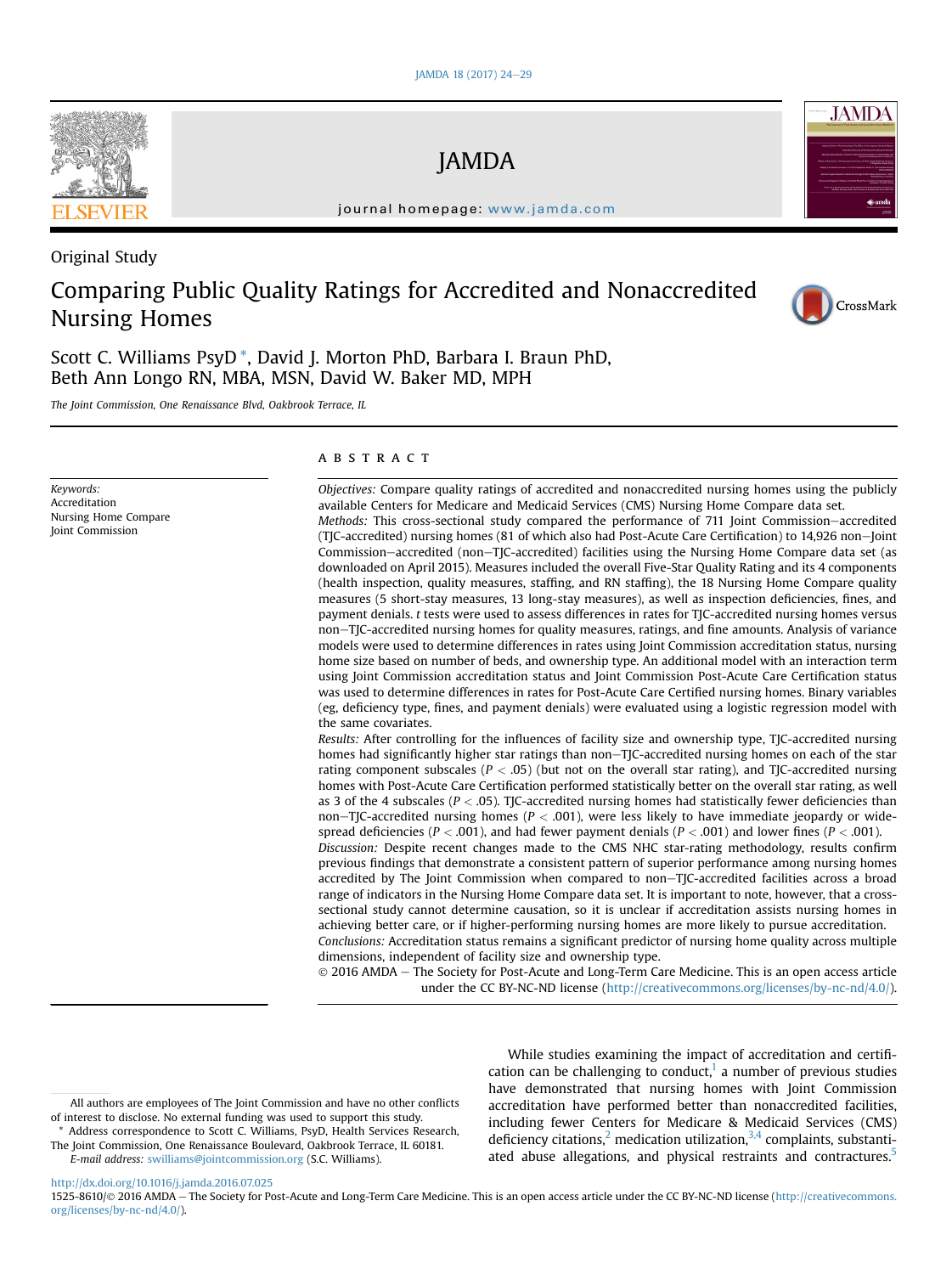<span id="page-1-0"></span>However, there have been a number of significant changes since the time of this study. First, in response to the increasing complexity of nursing and rehabilitative care, The Joint Commission redesigned its Nursing Care Center accreditation program in July 2013 to (1) proactively help leaders identify vulnerabilities to safeguard residents, (2) focus on resident-centered standards and requirements, (3) customize accreditation based on the unique services provided through optional certification capabilities, and (4) validate the quality of care and services provided.<sup>6</sup> In addition, a new Post-Acute Care Certification option was launched that requires dedicated, qualified staff; the use and monitoring of clinical practice guidelines; additional training to help staff identify and respond quickly and effectively to early warning signs of a patient's change in condition; communication criteria and processes to facilitate effective transitions in care; and assessment of readmissions.

Second, CMS modified its Nursing Home Compare Five-Star Quality Rating Systemmethodologyin February 2015 in response to a number of concerns including the high proportion of nursing homes receiving 4 or 5 stars, and the rating systems' reliance on self-reported staffing levels.<sup>[7,8](#page-5-0)</sup> Two new quality measures were added (newly received antipsychotic medications for short-stay residents and antipsychotic medications for long-stay residents), $9$  and the number of points necessary to achieve higher star ratings was increased. We used these updated Nursing Home Compare data to compare Joint Commission-accredited (TJC-accredited) and non-Joint Commission-accredited (non-TJCaccredited) nursing homes on (1) Five-Star Quality Rating and the 4 indices that make up the overall rating (CMS health inspection reports, nationally standardized quality measures, facility staffing, and RN staffing), (2) quality measures for long-stay and short-stay residents, (3) deficiencies identified in CMS health inspection reports, and (4) fines and/or payment denials associated with deficiencies.

### Methods

## Population

We downloaded data from the CMS Nursing Home Compare website in April 2015, which included records for 15,637 nursing home facilities. We determined the accreditation status of these facilities by matching records in The Joint Commission database using CMS Certification Number (CCN). Of the 897 accredited nursing homes in The Joint Commission database, 711 (79.3%) were successfully matched to the Nursing Home Compare data set. Of matched facilities, 81 (11.4%) had Post-Acute Care Certification in addition to accreditation. Of the TJC-accredited facilities that could not be matched, 31 (3%) had missing or invalid CCN numbers or could not be matched to a single facility (ie, Joint Commission identifier that was linked to multiple CCN numbers or vice versa), and 155 (83%) did not report to CMS (eg, the Veterans Health Administration). These facilities were excluded from the analyses.

## Measures

## Star ratings

The primary outcomes of interest within the Nursing Home Compare data set included the overall star rating and its 4 subscales. The health inspection rating subscale includes results on both standard surveys and complaint surveys conducted on-site over the previous 3 years. All survey deficiency findings are weighted by scope and severity with the most recent year's survey findings weighted more heavily. Health inspection revisits are also weighted.<sup>[9](#page-5-0)</sup> The second and third subscales are facility staffing and nurse staffing based upon the facility's total staffing hours [combined registered nurse (RN), licensed practical nurse (LPN), and nurse aide] and the nurse (RN) hours per resident day, respectively. Staffing measures are case-mix adjusted based on the distribution of Minimum Data Set (MDS) 3.0 assessments, which are federally mandated clinical assessments required for all residents in Medicare or Medicaid-certified nursing homes.<sup>[9](#page-5-0)</sup> The fourth subscale is based on an aggregation of the MDS quality measures that address resident health status and functioning in multiple areas.<sup>9</sup>

### Deficiencies, fines, and payment denials

Deficiencies identified during health inspections are categorized based on scope (isolated, pattern, and widespread) and severity (no

|                                                                                                   | Scope           |                |            |  |  |  |
|---------------------------------------------------------------------------------------------------|-----------------|----------------|------------|--|--|--|
| <b>Severity</b>                                                                                   | <b>Isolated</b> | <b>Pattern</b> | Widespread |  |  |  |
| Immediate jeopardy to resident health<br>or safety                                                |                 | Κ              |            |  |  |  |
| Actual Harm that is not immediate<br>jeopardy                                                     | G               | Н              |            |  |  |  |
| No actual harm with the potential for<br>more than minimal harm that is not<br>immediate jeopardy |                 | E              | F          |  |  |  |
| No actual harm with a potential for<br>minimal harm                                               | A               | B              |            |  |  |  |

Fig. 1. Centers for Medicare & Medicaid Services deficiency types. Per the Centers for Medicare & Medicaid Services, shading denotes "deficiency scope/severity levels that constitute substandard quality of care if the requirement which is not met is one that falls under the following federal regulations: 42 CFR 483.13 resident behavior and nursing home practices; 42 CFR 483.15 quality of life; 42 CFR 483.25 quality of care".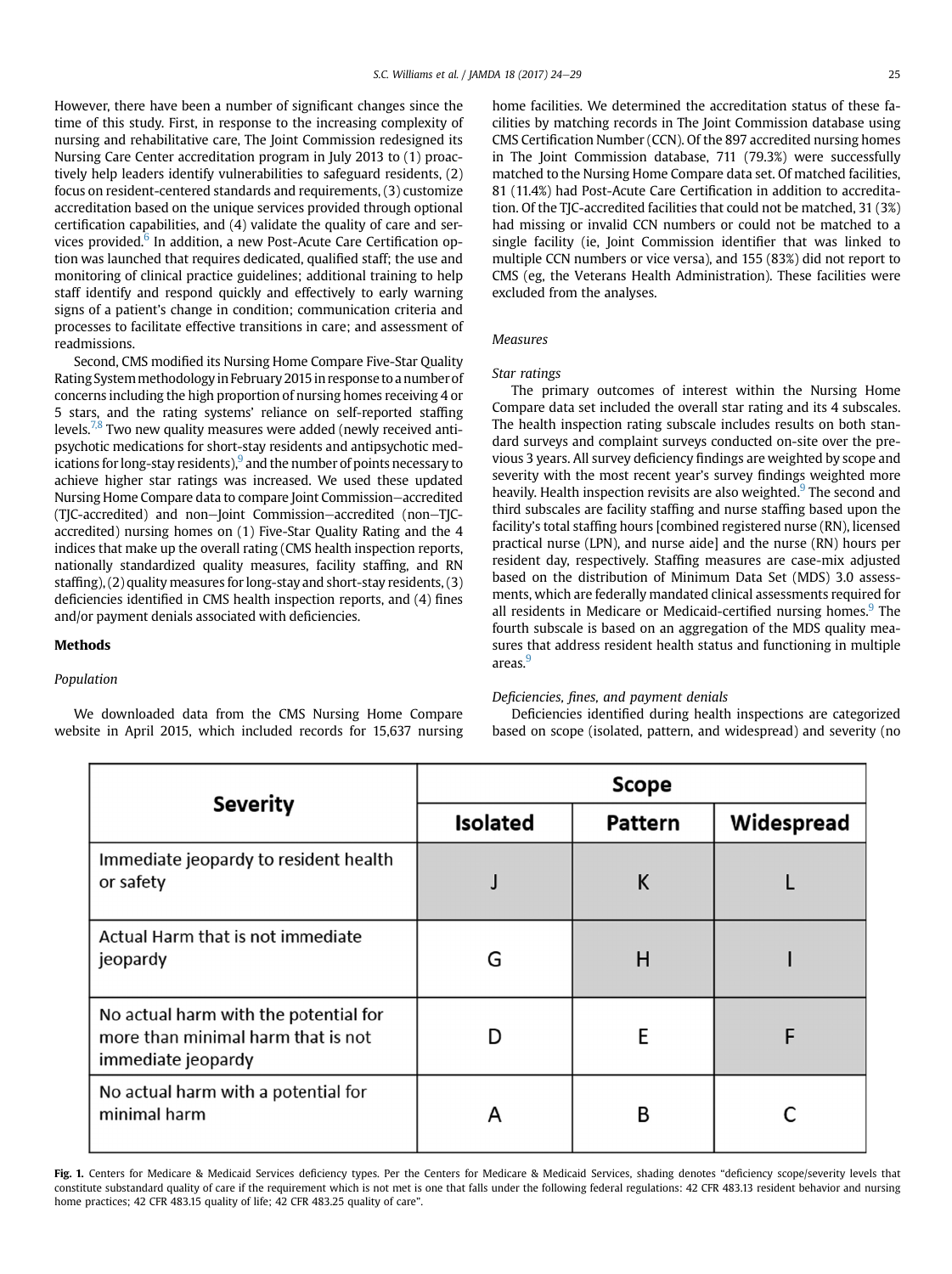| Table 1                                          |  |
|--------------------------------------------------|--|
| Accreditation Status by Size* and Ownership Type |  |

| Variable             | TJC-Accredited | Non-TJC-Accredited | Pr >  t |
|----------------------|----------------|--------------------|---------|
|                      | $\%$ (n)       | $\%$ (n)           |         |
| <b>Facility Size</b> |                |                    |         |
| Large                | 14 (97)        | 6(847)             | < 0.001 |
| Medium               | 79 (565)       | 81 (12,110)        |         |
| Small                | 7(49)          | 13 (1,969)         |         |
| Ownership type       |                |                    |         |
| For-profit           | 75 (533)       | 70 (10,376)        | < 0.01  |
| Not-for-profit       | 21 (148)       | 24 (3,612)         |         |
| Government           | 4(30)          | 6(938)             |         |

TJC-accredited, facilities accredited by The Joint Commission; non-TJC-accredited, facilities that are not accredited by The Joint Commission. These facilities may have no accreditation, or they may be accredited by another accrediting body.

 $*$ Small facilities were designated as <50 beds, medium facilities as 50-199 beds, and large facilities as those  $\geq$ 200 beds.

actual harm with potential for minimal harm, no actual harm with potential for more than minimal harm that is not immediate jeopardy, actual harm that is not immediate jeopardy, immediate jeopardy to resident health or safety; [Figure 1\)](#page-1-0). By definition, immediate jeopardy refers to a situation in which a nursing home's noncompliance with 1 or more requirements of participation has caused, or is likely to cause, serious injury, harm, impairment, or death to a resident.<sup>10</sup> In addition to analyzing individual deficiency types, we analyzed deficiencies based on severity using 2 groups defined a priori: (1) categories A, B, C, and D (A, B, and C indicate no actual harm with potential for only minimal harm, and D indicates an isolated finding with no actual harm but the potential for more than minimal harm), and  $(2)$  categories E-L, which indicate a potential for more than minimal harm associated with a pattern or widespread finding, and/or instances in which actual harm was identified.

The data set also includes the amount of fines issued to facilities, as well as the number of payment denials. Analyses were conducted using these data to compare TJC-accredited and non-TJC-accredited facilities on these dimensions.

#### Quality measures

The Nursing Home Compare data set includes annual measure rates for 18 quality measures $11$  based on data from the MDS. The measures assess a range of resident physical conditions, physical abilities, and clinical status. Five of the measures are collected for short-stay residents (cumulative days in the facility less than or equal to 100 days), and 13 measures for long-stay residents (cumulative days in the facility greater than or equal to 101 days).

#### Table 2

Five-Star Rating and Components by Accreditation Status

## Statistical Analysis

For each comparison of measures, ratings, and fine amounts, t tests were used to determine differences in rates for TJC-accredited organizations versus non–TJC-accredited organizations. Furthermore, an analysis of variance model was used to determine differences in rates utilizing Joint Commission accreditation status, nursing home size based on number of beds, and ownership group. It is important to note that the quality measure data included only measure rates, as no denominator counts were provided in the data set.

To evaluate those variables that are binary (eg, deficiency type, fines and payment denials), a logistic regression model was used with the same covariates. During the analysis of facility fines, 87 facilities were excluded from the analysis to reduce the influence of extreme outliers (defined as fines that were greater than 3 standard deviations from the mean). These outlier fines ranged from \$203,581 to \$946,888. Of the 87 outlier facilities, 81 were non–TIC-accredited and 6 were TJC-accredited. After removing the outliers, the average facility fine was \$22,498.

To investigate whether facilities that pursued both accreditation and optional Post-Acute Care Certification performed better than those with accreditation alone, we used an additional model with an interaction term using Joint Commission accreditation status and Joint Commission Post-Acute Certification status to determine differences in rates for Post-Acute Care Certified nursing homes.

#### Results

TJC-accredited nursing homes were larger than non-TJC-accredited nursing homes ( $P < .001$ ; Table 1). There were also small, but statistically significant, differences in the proportions of ownership types  $(P < .001)$ .

After controlling for differences in facility size and ownership type, TJC-accredited nursing homes had statistically higher ratings than non-TJC-accredited nursing homes on each of the 4 component subscales of the Five-Star Rating system but not the overall star rating (Table 2). TJC-accredited nursing homes that also had Post-Acute Care Certification performed statistically better the overall rating and on 3 of the 4 subscales (Quality Measures, Health Inspection, and RN staffing).

Comparisons of deficiency types [\(Figure 2](#page-3-0)), fines, and payment denials ([Table 3\)](#page-3-0) also revealed a pattern of better performance among TJC-accredited facilities compared with non-TJC-accredited facilities. Non-TJC-accredited facilities were consistently more likely to have deficiencies that were observed as patterns or

| Metric                   | <b>Accreditation Status</b>       | n      | Mean | <b>Standard Deviation</b> | Median | P Value* |
|--------------------------|-----------------------------------|--------|------|---------------------------|--------|----------|
| Health inspection        | Non-TJC-accredited                | 14,801 | 3.14 | 1.39                      | 3      |          |
|                          | TJC-accredited (no certification) | 629    | 3.34 | 1.32                      | 4      | $-.001$  |
|                          | TJC-accredited with certification | 81     | 3.62 | 1.31                      | 4      | < 0.001  |
| Quality measures         | Non-TJC-accredited                | 14.763 | 3.30 | 1.40                      |        |          |
|                          | TJC-accredited (no certification) | 627    | 3.49 | 1.34                      |        | $-.001$  |
|                          | TJC-accredited with Certification | 81     | 4.07 | 1.02                      |        | 0.001    |
| Staffing                 | Non-TJC-accredited                | 14,492 | 3.20 | 1.15                      |        |          |
|                          | TJC-accredited (no certification) | 618    | 3.45 | 1.04                      | 4      | < 0.001  |
|                          | TJC-accredited with certification | 80     | 3.50 | 1.01                      | 4      | 0.155    |
| RN staffing              | Non-TJC-accredited                | 14.492 | 3.38 | 1.24                      |        |          |
|                          | TJC-accredited (no certification) | 618    | 3.88 | 1.06                      |        | $-.001$  |
|                          | TJC-accredited with certification | 80     | 4.40 | 0.76                      |        | < 0.001  |
| Overall Five-Star Rating | Non-TJC-accredited                | 14,801 | 2.82 | 1.29                      |        |          |
|                          | TJC-accredited (no certification) | 629    | 2.85 | 1.25                      |        | 0.087    |
|                          | TJC-accredited with certification | 81     | 2.97 | 1.18                      |        | 0.036    |

TJC-accredited, facilities accredited by The Joint Commission; non-TJC-accredited, facilities that are not accredited by The Joint Commission. These facilities may have no accreditation, or they may be accredited by another accrediting body.

\*P values shown for comparisons between nonaccredited organizations versus accredited organizations, and nonaccredited organizations versus certified organizations.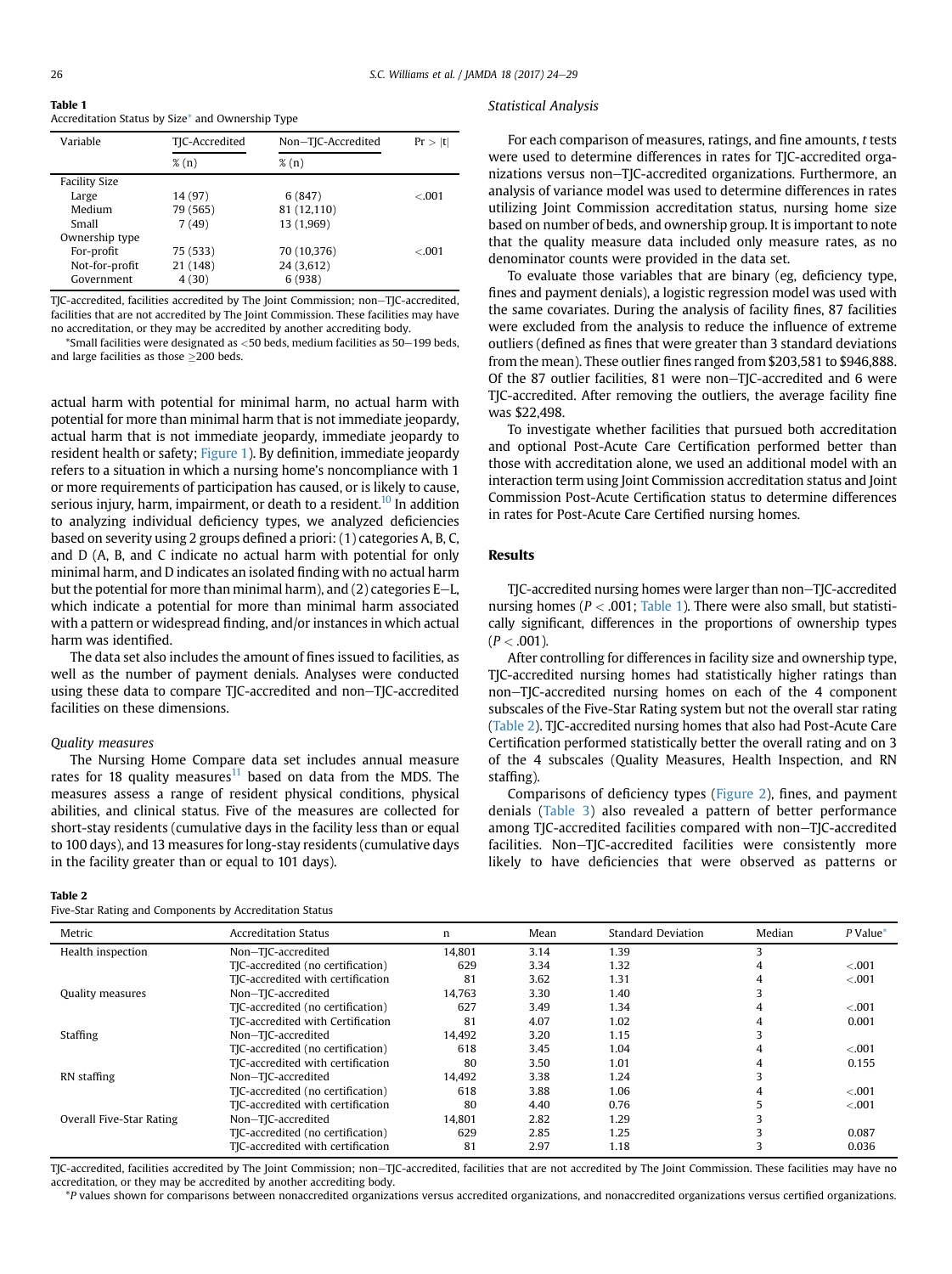<span id="page-3-0"></span>

| <b>Severity</b>                                                                                      | Scope                                                     |                |                                                            |                |                                                          |                |
|------------------------------------------------------------------------------------------------------|-----------------------------------------------------------|----------------|------------------------------------------------------------|----------------|----------------------------------------------------------|----------------|
|                                                                                                      | <b>Isolated</b>                                           |                | Pattern                                                    |                | Widespread                                               |                |
| Immediate jeopardy to<br>resident health or safety                                                   | TJC-Accredited:<br>Non-TJC-Accredited:<br>$P = 0.03$      | 5.9%<br>7.9%   | K<br>TJC-Accredited:<br>Non-TJC-Accredited:<br>$P = 0.002$ | 2.8%<br>5.1%   | TJC-Accredited:<br>Non-TJC-Accredited:<br>$P = 0.037$    | 0.8%<br>1.9%   |
| Actual Harm that is not<br>immediate jeopardy                                                        | G<br>TJC-Accredited:<br>Non-TJC-Accredited:<br>P < 0.001  | 44.0%<br>33.6% | н<br>TJC-Accredited:<br>Non-TJC-Accredited:<br>$P = 0.076$ | 1.8%<br>2.9%   | TJC-Accredited:<br>Non-TJC-Accredited:<br>P < 0.001      | 0%<br>0.1%     |
| No actual harm with the<br>potential for more than<br>minimal harm that is not<br>immediate jeopardy | D<br>TJC-Accredited:<br>Non-TJC-Accredited:<br>$P = 0.03$ | 96.9%<br>94.7% | E<br>TJC-Accredited:<br>Non-TJC-Accredited:<br>P<0.001     | 79.2%<br>87.0% | F<br>TJC-Accredited:<br>Non-TJC-Accredited:<br>P < 0.001 | 46.1%<br>54.3% |
| No actual harm with a<br>potential for minimal harm                                                  | А                                                         |                | B<br>TJC-Accredited:<br>Non-TJC-Accredited:<br>P<0.001     | 20.4%<br>30.2% | C<br>TJC-Accredited:<br>Non-TJC-Accredited:<br>P < 0.001 | 23.8%<br>33.1% |

Fig. 2. Rate of deficiency types by accreditation status. TJC-accredited, facilities accredited by The Joint Commission; non-TJC-accredited, facilities that are not accredited by The Joint Commission. These facilities may have no accreditation, or they may be accredited by another accrediting body.

widespread issues and/or associated with immediate jeopardy to resident health or safety, whereas TJC-accredited facilities were more likely to have D-level deficiencies (isolated findings with no actual harm) or G-level (isolated findings of actual harm that were not immediate jeopardy). Overall, TJC-accredited facilities had fewer total deficiencies of all types compared to non-TJC-accredited facilities (17.1 vs 20.9 per organization,  $P < .001$ ), but these differences were not statistically significant after adjusting for facility size and ownership type ( $P = .080$ ). When the less severe deficiencies (A-, B-, C-, and D-level) were removed from the analyses, however, TJC-accredited facilities had fewer severe deficiencies (E through L) than non-TJC-accredited nursing homes (5.5 vs 8.0 per organization,  $P < .001$ ), even after adjusting for facility size and ownership type ( $P = .005$ ).

In terms of the financial impact associated with accreditation, after adjusting for the influences of ownership type and facility size, there were no differences between TJC-accredited and non-TJC-accredited nursing homes with respect to whether or not a fine was issued. When fines were issued, however, the size of fines issued to TJC-accredited organizations were significantly lower than fines issued to non-TJCaccredited facilities ( $P < .001$ ). After adjusting for bed size and ownership type, Joint Commission accreditation was associated with fines that

#### Table 3

Fines and Mandatory Denial of Payment for New Admissions (DPNA) by Accreditation Status

| Variable                         | TJC-Accredited<br>Value $(n)$ | Non-TJC-Accredited<br>Value $(n)$ | Pr >  t |
|----------------------------------|-------------------------------|-----------------------------------|---------|
| Amount of fines<br>(when issued) | $$17,313*(180)$               | $$22,793*(3160)$                  | $-.001$ |
| Rate of payment<br>denials       | 0.039(711)                    | 0.081(14926)                      | < 0.001 |

TJC-accredited, facilities accredited by The Joint Commission; non-TJC-accredited, Facilities that are not accredited by The Joint Commission. These facilities may have no accreditation, or they may be accredited by another accrediting body.

\*Average of values, excluding fine amount value outliers >3 standard deviations from the mean.

were \$5480 lower on average than those issued to non-TJC-accredited facilities. TJC-accredited organizations were also significantly less likely to have payment denials (Mandatory Denial of Payment for New Admissions or DPNA<sup>7</sup>) than were non–TJC-accredited facilities ( $P < .001$ ).

After controlling for facility size and ownership type, TJC-accredited nursing homes performed statistically significantly better than non-TJC-accredited nursing homes on 4 of 13 quality measures that focus on long-stay residents who are in the facility for 101 or more days (see [Table 4](#page-4-0)). Residents in TJC-accredited nursing homes needed less help with late-loss activities of daily living (ADL) (self-performance bed mobility, self-performance transfer, selfperformance eating, and self-performance toileting); they were less likely to experience moderate to severe pain, less likely to experience a fall resulting in a major injury, and less likely to be prescribed antipsychotic medication. Nonaccredited nursing homes performed statistically better on one of the 13 measures—the percentage of lowrisk, long-stay residents who lose control of their bowel or bladder. No differences were observed on 8 measures.

TJC-accredited nursing homes performed statistically better on all 5 of the short-stay measures. Short-stay residents in TJC-accredited nursing homes were less likely to report severe to moderate pain, less likely to acquire new or worsened pressure ulcers, less likely to be prescribed antipsychotic medications, and more likely to receive pneumococcal and influenza vaccinations.

#### Discussion

Although nursing homes accredited by The Joint Commission performed better on each of the 4 indices that comprise the Five-Star Quality Rating (health inspection reports, quality measures, facility staffing, RN staffing), it was somewhat surprising that these differences were not observed in the overall star ratings, especially because these dimensions have been associated with broader measures of quality in the past.<sup>12,13</sup> This finding may suggest a lack of sensitivity in the overall rating for distinguishing important differences in quality. Superior performance was observed for Post-Acute Care Certified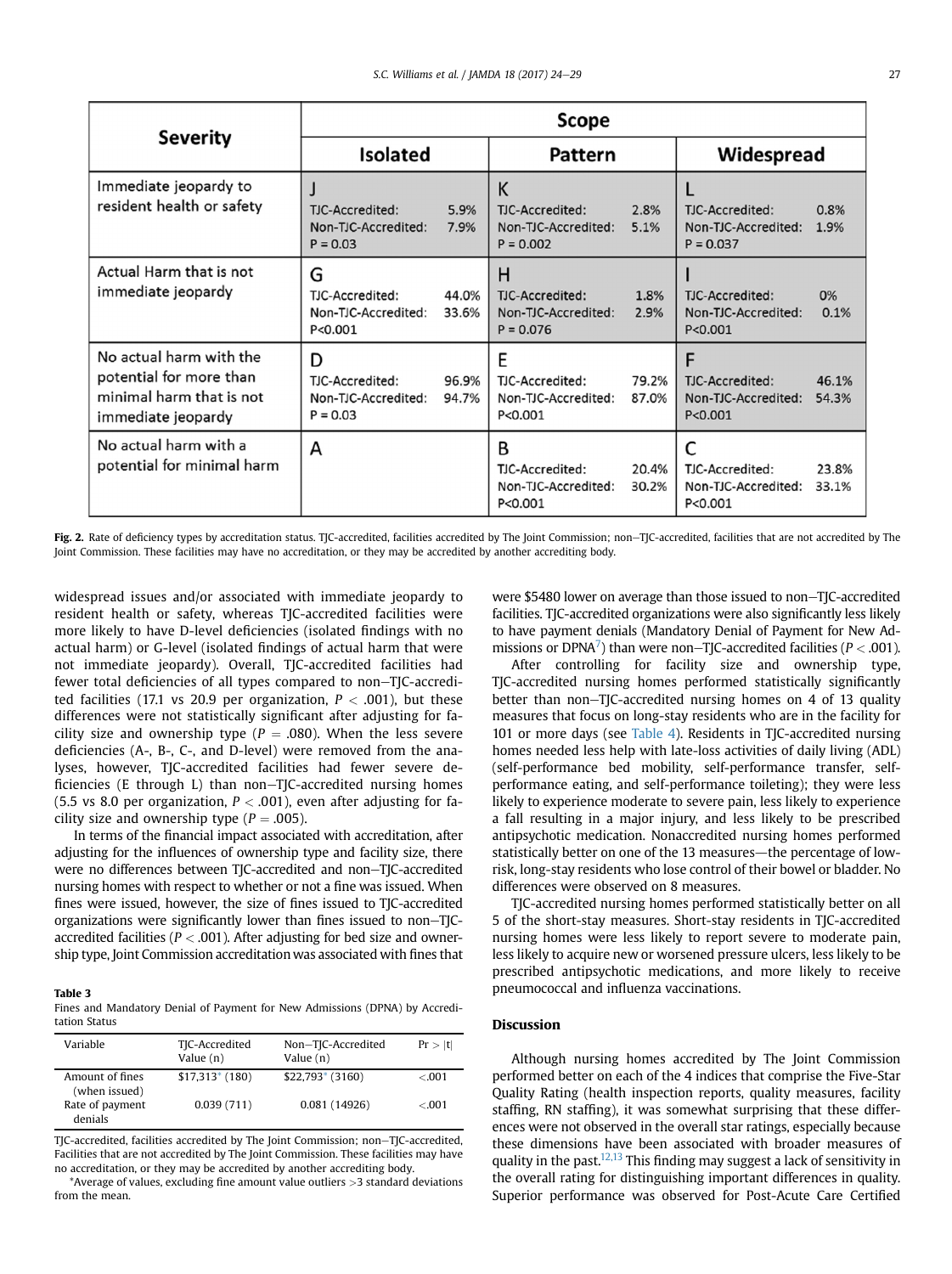#### <span id="page-4-0"></span>Table 4

Differences in Quality Measure Performance by Accreditation Status

| Mean Percent for Measure (Number of Facilities<br>Item<br>Reporting for the Measure) |                | P Value            |         |
|--------------------------------------------------------------------------------------|----------------|--------------------|---------|
|                                                                                      | TJC-Accredited | Non-TJC-Accredited |         |
| Percent of Long-Stay residents                                                       |                |                    |         |
| Whose need for help with daily activities has increased                              | 13.70 (654)    | 15.69 (14,085)     | < 0.001 |
| Who self-report moderate to severe pain                                              | 5.90(653)      | 7.66 (14,053)      | < 0.001 |
| High risk with pressure ulcers                                                       | 5.96(662)      | 5.98 (14,008)      | 0.915   |
| Who lose too much weight                                                             | 7.10(666)      | 7.13 (14,266)      | 0.854   |
| Low-risk who lose control of their bowel or bladder                                  | 51.51 (614)    | 44.27 (13,150)     | < 0.001 |
| Who have/had a catheter inserted and left in their bladder                           | 3.07(665)      | 3.10 (14,248)      | 0.813   |
| With a urinary tract infection                                                       | 5.66 (667)     | 5.72 (14,267)      | 0.691   |
| Who have depressive symptoms                                                         | 5.90 (666)     | 6.08 (14,264)      | 0.682   |
| Who were physically restrained                                                       | 1.26(669)      | 1.14 (14,283)      | 0.301   |
| Experiencing 1 or more falls with major injury                                       | 2.80(669)      | 3.23 (14,284)      | < 0.001 |
| Assessed and appropriately given the seasonal influenza vaccine                      | 93.99 (667)    | 94.64 (14,265)     | 0.090   |
| Assessed and appropriately given the pneumococcal vaccine                            | 94.41 (669)    | 94.08 (14,284)     | 0.480   |
| Who received an antipsychotic medication                                             | 17.58 (668)    | 19.58 (14,233)     | < 0.001 |
| Percent of short-stay residents                                                      |                |                    |         |
| Who self-report moderate to severe pain                                              | 17.13 (689)    | 18.61 (13,831)     | < 0.001 |
| With pressure ulcers that are new or worsened                                        | 0.84(701)      | 0.98(14,325)       | 0.002   |
| Who were assessed and appropriately given the seasonal influenza vaccine             | 87.00 (694)    | 83.96 (13,892)     | < 0.001 |
| Assessed and appropriately given the pneumococcal vaccine                            | 85.06 (700)    | 82.53 (14,372)     | < .001  |
| Who newly received an antipsychotic medication                                       | 2.16(654)      | 2.43 (13,308)      | 0.005   |

TJC-accredited, facilities accredited by The Joint Commission; non-TJC-accredited, facilities that are not accredited by The Joint Commission. These facilities may have no accreditation, or they may be accredited by another accrediting body.

organizations compared with non–TJC-accredited organizations, and they appeared to perform better than TJC-accredited organizations (without certification), as well, although this should be interpreted with some caution, because of the small sample of certified organizations.

The general pattern of findings, which show TJC-accredited organizations outperform non-TJC-accredited facilities, extends the results of previous studies showing that accredited nursing homes have better performance than nonaccredited nursing homes. $2, -5, 14$ Although this study focused on Joint Commission accreditation, prior work has shown this association to be consistent across nursing home-accrediting bodies.<sup>[15](#page-5-0)</sup>

There are several possible explanations why accredited nursing homes performed better on most outcomes. One is that the standards used for accreditation can be seen as a framework for performance improvement. The standards establish expectations for improvement that can be used to drive changes in behavior. In some cases, those expectations exceed the CMS federal requirements, such as the Joint Commission standard that leaders create and maintain a culture of safety and quality and regularly evaluate safety culture.<sup>[16,17](#page-5-0)</sup> It may also be the case that facilities who receive an additional on-site evaluation (via the accreditation process), are better able to identify opportunities for improvement that are not apparent to individual organizations without the basis for comparison.

A second possible explanation for the findings relates to selection bias. This study is not capable of determining whether or not accreditation helps lower-performing facilities improve quality versus simply identifying higher-performing organizations that seek accreditation. Nursing home leaders who are more focused on quality improvement may choose to pursue accreditation to differentiate the quality of their facilities for the benefit of their residents and families and/or for a competitive edge in the marketplace. Some private insurers recognize accreditation as a commitment to quality and safety and allow nursing homes opportunities for preferential contracting. Nevertheless, the relatively small proportion of facilities that pursue accreditation or certification by any accrediting body (estimated to be  $15.2\%$ <sup>15</sup>) suggests that pursuing accreditation to increase market share may not be a major driver. Conversely, organizations with limited financial resources may struggle to improve quality and also cannot afford to pursue accreditation.<sup>2</sup> However, one longitudinal

study found that achieving Joint Commission accreditation was associated with a reduction in quality of care deficiency citations from baseline to the year after accreditation, including the most severe deficiencies (J, K, and L citations). Quality of care deficiency citations also continued to decline in the subsequent year.<sup>14</sup> This suggests that the accreditation process may lead to improvements in quality, but it also creates the environment for continued improvement. More research is needed to understand the reasons why nursing homes choose to pursue accreditation and longitudinal assessments of changes in quality during the period before, during, and after the accreditation.<sup>[19](#page-5-0)</sup>

A third possible explanation for our findings is that accredited and nonaccredited facilities differ in other unmeasured confounding factors. For example, accredited facilities may have a better payor mix that allows them to pay for the voluntary accreditation service and the resources needed to improve care. Although we adjusted for ownership and size, we did not adjust for payer mix or other statelevel factors such as variability in inspection survey methodology and reimbursement rates that may influence performance on the CMS measures.

#### Conclusion

Nursing homes that were accredited by The Joint Commission had better performance than non-TJC-accredited nursing homes across a broad range of measures in the Nursing Home Compare data set. This suggests that accreditation generates or identifies value exceeding the level of quality that is achieved through reliance on the basic regulatory inspection process used by the vast majority of nursing homes. Additional research is needed to better understand the factors that contribute to these differences in performance between accredited and nonaccredited nursing homes so that future programs to improve quality and safety can use these levers of success.

#### References

- 1. [Brubakk K, Vist GE, Bukholm G, et al. A systematic review of hospital accred](http://refhub.elsevier.com/S1525-8610(16)30303-6/sref1)[itation: The challenges of measuring complex intervention effects. BMC Health](http://refhub.elsevier.com/S1525-8610(16)30303-6/sref1) [Serv Res 2015;15:280.](http://refhub.elsevier.com/S1525-8610(16)30303-6/sref1)
- 2. [Wagner L, McDonald S, Castle N. Joint Commission accreditation and quality](http://refhub.elsevier.com/S1525-8610(16)30303-6/sref2) [measures in U.S. nursing homes. Policy Polit Nurs Pract 2012;13:8](http://refhub.elsevier.com/S1525-8610(16)30303-6/sref2)-[16.](http://refhub.elsevier.com/S1525-8610(16)30303-6/sref2)